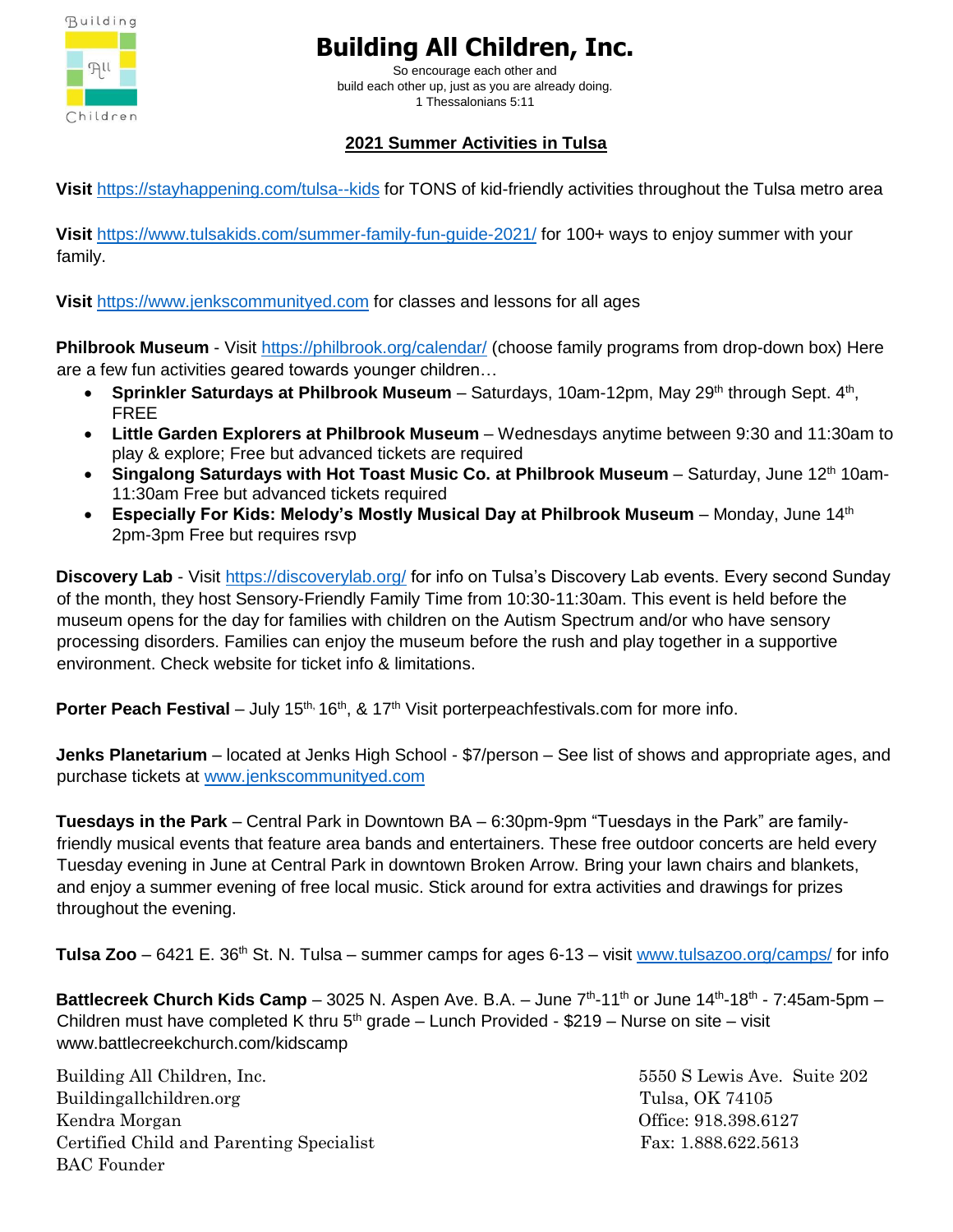

So encourage each other and build each other up, just as you are already doing. 1 Thessalonians 5:11

**Gathering Place** – Visit [www.gatheringplace.org/events](http://www.gatheringplace.org/events) to see their entire calendar of free events. Here are a few…

- Story Time Thursdays from 4pm-4:30pm at the Reading Tree east of Williams Lodge
- G.R.O.W. Mobile Library visits Thursdays at 9:30am to allow children to check out books using their library cards.
- "It's Electric!" a hands-on interactive musical education program focused on energy and sustainability every Friday morning from 10am-12pm at the Gather Round Stage
- Art Start every third Saturday of the month at the Reading Tree from 10am-12pm make art while visiting with and learning from a local artist; intended for children and families
- Move, Groove, & Gather happens on the last Saturday of each month from 10am-12pm at the Reading Tree. All ages are encouraged to enjoy creative music and movement.

### **Tulsa Library Summer Reading Program (free)**

June 1st – July  $31^{st}$  – Sign up at any Tulsa Public Library – Ages Birth - Adult

- Read 8 books or have 8 books read to you to earn a medal and a coupon book (on or after June  $21^{st}$
- Read 12 or more books to be entered into an additional prize drawing
- Reading Night at ONEOK Field for FC Tulsa on Saturday, July17th at 7pm (ticket in coupon book)
- Reading Night at ONEOK Field for Tulsa Drillers on Saturday, July 31<sup>st</sup> at 7:05pm (ticket in coupon book)

#### **Movies**

- Movie on the Lawn at Central Park in Broken Arrow 1500 S. Main St. Monday nights in June at sundown
- Admiral Twin Drive-In  $-7355$  E. Easton St. Tulsa \$7 for 12 & up; \$3 for ages 3-11
- Philbrook's Films on the Lawn 2727 S. Rockford Rd. Tulsa;  $4<sup>th</sup>$  Friday night of each month thru Sept.; rsvp required
- Regal Summer Movie Express Regal Warren B.A. 1700 W. Aspen Creek Dr. B.A. \$1 movies on Tuesdays & Wednesdays through August
- Cinemark in BA 1801 E. Hillside Dr. B.A. \$1.50 movies every Wednesday from June 16<sup>th</sup> through August 4<sup>th</sup>
- AMC Owasso & AMC Tulsa Hills Dates TBD \$4 tickets including Kids Pack

### **Tulsa Drillers**

\$2 Tuesdays - \$2 grass tickets/\$2 select concession items Kids eat free some Sundays Friday night fireworks

### **Berry Picking**

Outback Farm – 4163 East 470 Rd. in Pryor, OK; [www.outbackfarm.org;](http://www.outbackfarm.org/) opens June 5<sup>th</sup> Endicott Farm - 211th St. South between Lewis Ave. and Harvard Ave. (Liberty-Mounds); [www.endicottfarms.com;](http://www.endicottfarms.com/) Hoping to open June 9<sup>th</sup> Joe's Farm - 12811 S. Sheridan, Bixby; [www.joesfarmok.com](http://www.joesfarmok.com/)

Building All Children, Inc. 5550 S Lewis Ave. Suite 202 Buildingallchildren.org Tulsa, OK 74105 Kendra Morgan Channels (1998) and the Channels of Channels (1998) and the Channels of Channels (1998) and Office:  $918.398.6127$ Certified Child and Parenting Specialist Fax: 1.888.622.5613 BAC Founder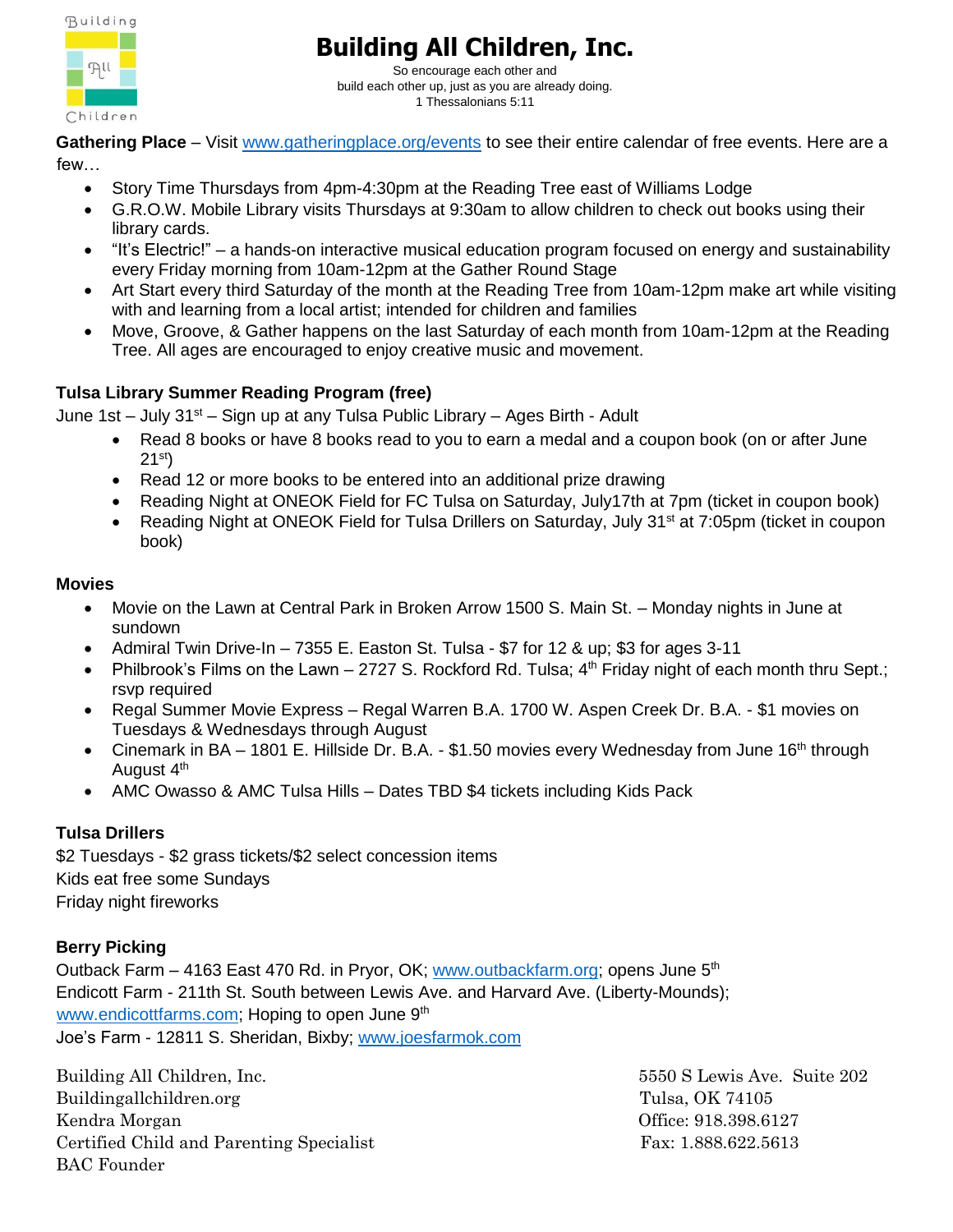

So encourage each other and build each other up, just as you are already doing. 1 Thessalonians 5:11

#### **Swimming Lessons**

- Miller Swim School 6415 S. Mingo Rd. Tulsa [www.millerswimschool.com](http://www.millerswimschool.com/)
- SafeSplash Swim School 7820 E. 101<sup>st</sup> St., Ste. A., Tulsa [www.safesplash.com](http://www.safesplash.com/)
- Jenks Aquatic Center enroll online at [www.jenkscommunityed.com](http://www.jenkscommunityed.com/) or call 918-299-4415 ext. 4353

Aim High Academy Gymnastics & Ninja Summer Camps – 7020 E. 38<sup>th</sup> St. Tulsa – gymnastics, ninja, and craft activities combine fitness and faith – visit [www.aimhighgym.org/](http://www.aimhighgym.org/) for class info

**Kirk of the Hills Preschool Summer Camp** – 4102 E. 61<sup>st</sup> Tulsa – play-based learning camps for ages 12 months to 6 years – visit [www.thekirk.com/preschool/](http://www.thekirk.com/preschool/)

**River Run Farm Summer Camp** – 9300 S. 51<sup>st</sup> W. Ave. Tulsa – intro to mini horses, young equestrian work, learning aspects of horse ownership – ages 2 and up – visit [www.riverrunfarmok.com](http://www.riverrunfarmok.com/) for class info

**TherapyTown Summer Camps** – Therapists at TherapyTown offer various camps for ages 0-18 to help build various aspects of development from articulation and pencil grip, to meal planning and social skills – visit [www.therapytown.com/](http://www.therapytown.com/)

**Camp Loughridge Autism Inclusion Program** – 4900 W. 71<sup>st</sup> St. Tulsa – visit [www.camploughridge.org](http://www.camploughridge.org/) for more info and camp dates

**Hope's Crossing Camp** – FREE one-week day camp in Tulsa for children with disabilities such as cerebral palsy, Down syndrome, heart disease, cancer, and spina bifida. Each camper is matched one-to-one with a counselor. Visit [www.hopescrossingcamp.org](http://www.hopescrossingcamp.org/) for more info.

### **Asbury Methodist Church - Asbury Methodist Church 6767 S. Mingo Rd. Tulsa**

- Vacation Bible School June 22<sup>nd</sup> thru June 25<sup>th</sup> 9am-12:30pm Crafts, games, music, missions, live shows, & worship – contact Shanon Brown at [sbrown@asburytulsa.org](mailto:sbrown@asburytulsa.org)
- **Summer Song** musical arts camp for rising  $4<sup>th</sup>$ -8<sup>th</sup> graders June  $7<sup>th</sup>$ -11<sup>th</sup> 10am-2pm and performance Friday night at 6pm - \$25/child or \$40/sibling group – registration required at [www.myasburytulsa.org](http://www.myasburytulsa.org/)

#### **Fellowship Bible Church Summer Events** - 5434 E. 91st St. Tulsa

- Coffee & Playgroup June 9<sup>th</sup> & 23<sup>rd</sup>, July 14<sup>th</sup> & 28<sup>th</sup>, Aug. 11<sup>th</sup> & 25<sup>th</sup> (all dates are Wednesdays) 9:30am-11:30am – Free play for the kids, coffee for the moms
- **Press Play: Kids Summer Bible Study**  Tuesdays 10-11:30am Bible study, prayer, snacks & swimming for children who have completed  $2^{nd}$  thru  $4^{th}$  grade – visit [www.fbctulsa.org/events](http://www.fbctulsa.org/events)
- Kids Ministry "Summer Midweek" June 16<sup>th</sup> & 30<sup>th</sup>, July 14<sup>th</sup> & 28<sup>th</sup> 6:30-8pm K thru 4<sup>th</sup> grade students
- Heroes & Hot Rods Car Show Saturday, June 19<sup>th</sup> 8am to 2pm fun for both kids and adults to enjoy music, cars, food, awards, blood drive for adults, FREE

Building All Children, Inc. 5550 S Lewis Ave. Suite 202 Buildingallchildren.org Tulsa, OK 74105 Kendra Morgan Channels (1998) and the Channels of Channels (1998) and the Channels of Channels (1998) and Office:  $918.398.6127$ Certified Child and Parenting Specialist Fax: 1.888.622.5613 BAC Founder